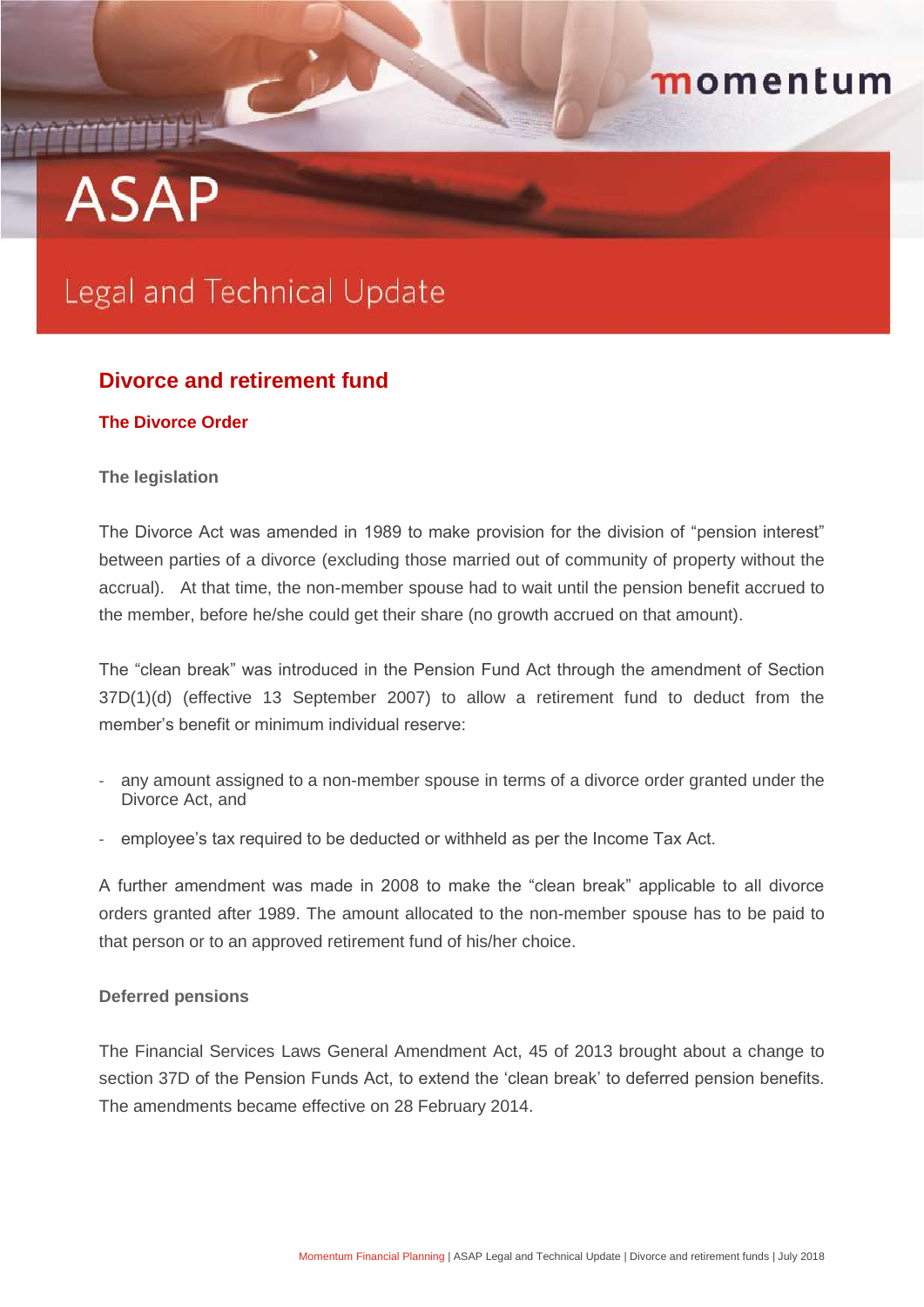Section 37D(1)(d)(i) provides that an amount assigned to a non-member spouse in terms of a decree of divorce granted under section 7(8) of the Divorce Act or in terms of a court order in respect of the division of assets of a marriage under Islamic law may be deducted from:

- a deferred pensioner's benefit,
- member's interest, or
- minimum individual reserve, or
- the capital value of the pensioner's pension after retirement.

The intention of the legislature is clear - that the same rules should apply to deferred pensioners' benefits as applies to active members. However, the Divorce Act wording has not been amended to reflect this.

#### **Pension interest**

In terms of the Divorce Act, section 7(8), it is only the pension interest, as defined, that is included in the divisible assets upon a divorce of persons married in community of property or with the accrual system. It does not provide for the inclusion of:

- a deferred pensioner's benefit,
- member's interest, or
- minimum individual reserve, or
- the capital value of the pensioner's pension after retirement.

Pension interest is defined to be the following:

- in the case of a retirement annuity, it is the contributions made to the fund from inception until the date of divorce, plus simple interest at the rate published by the Minister in the Government Gazette from time to time (currently 10% per annum);
- in the case of a pension or provident fund, it will be the resignation benefit the member will be entitled to on the date of divorce; and
- in the case of a preservation fund, it will be the termination benefit the member will be entitled to on the date of divorce.

The impact that this oversight can have on the successful payment of a divorce order is questionable, but it is expected that the legislature will attend to this.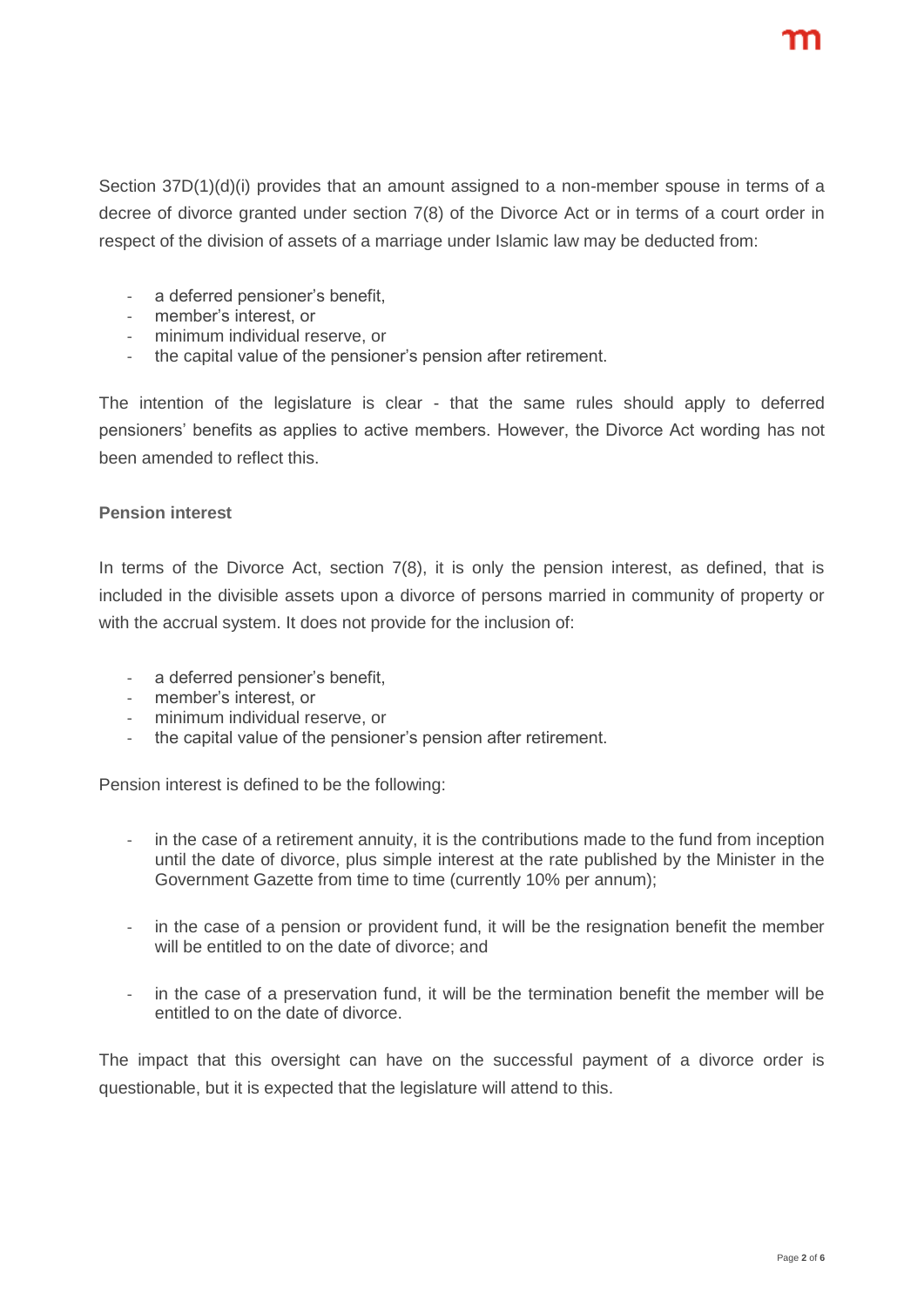**The Government Employee Pension Fund**

The principle also applies to the Government Employees Pension Fund (GEPF) from 1 March 2012. Where a benefit is awarded and paid to a non-member, it is accounted for as a loan made to the member (on which interest is charged). This can have a devastating effect on that member's future resignation or retirement benefit.

There are signs that this accounting rule will be amended in future but no timeline has been confirmed.

At the moment the pre-1998 tax-free lump sum as determined in terms of paragraph 2A of the Second Schedule (the old formula C) will be apportioned between the member and nonmember spouse.)

#### **Tax implications**

If the divorce order was granted **before** 13 September 2007 and the benefit is deducted from the individual reserve **on or after** 1 March 2009, the amount will be totally tax-free.

If the divorce order was granted **after** 13 September 2007 and the benefit was deducted from the individual reserve:

- **before** 1 March 2009, the member was liable for the tax. (He/she could claim it back from the non-member spouse);
- **after** 1 March 2009, the non-member spouse is liable for the tax. The non-member spouse can elect to have the amount transferred to another approved fund tax-free.

(The tax table applicable to retirement fund withdrawals will apply.)

#### **The divorce order wording**

In practice, payment to the non-member spouse is often hampered due to the divorce order wording being incorrect. This can be avoided by taking note of the following guidelines as prescribed by the Pension Funds Act:

the retirement fund must be identifiable from the divorce order  $-$  name the fund by its registered name and indicate the number of the fund member policy,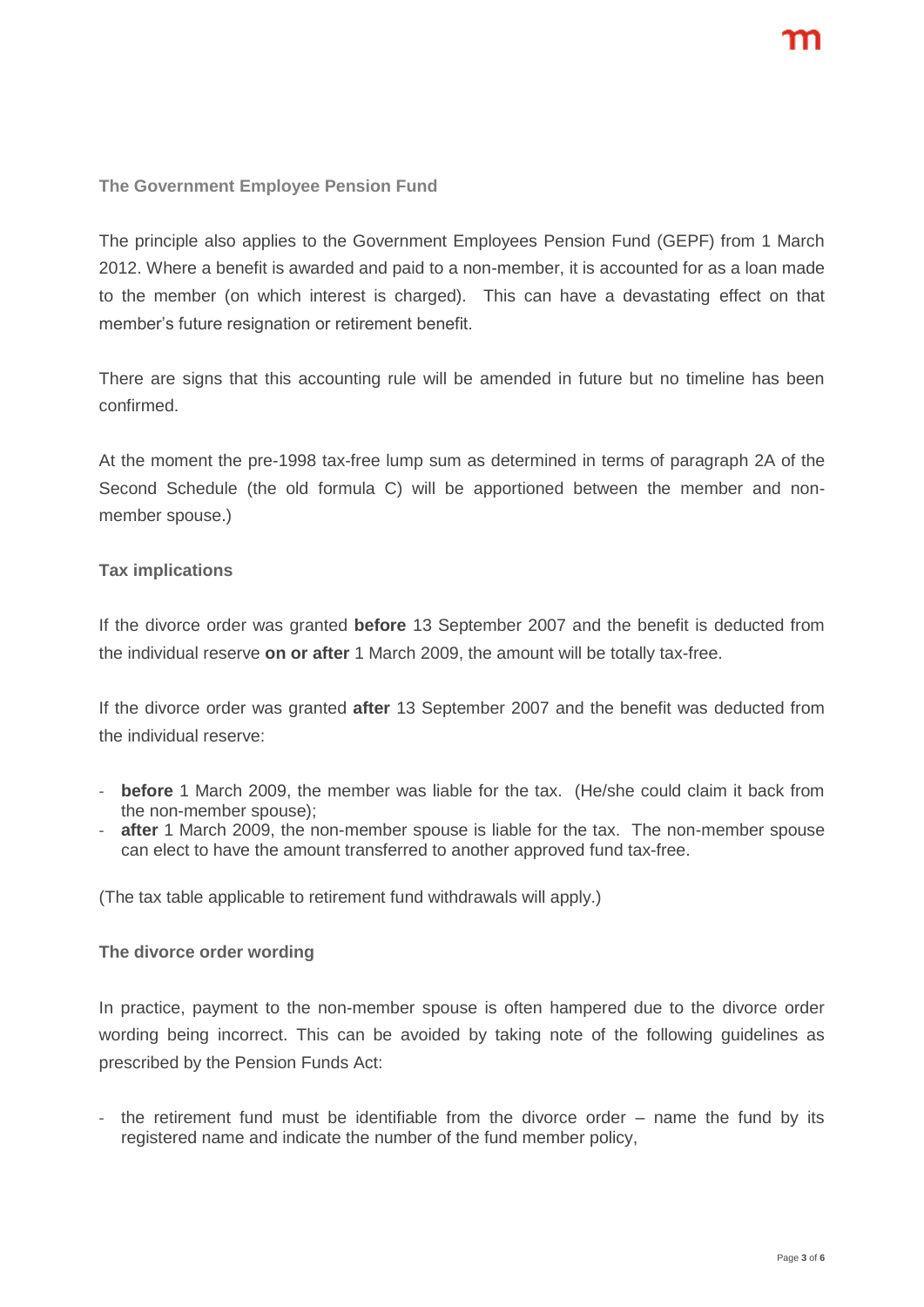- reference should be made to an amount or a percentage of pension interest as defined in the Divorce Act to be deducted from the member's benefit or member's minimum individual reserve,
- the fund must be instructed in the settlement agreement to make payment or transfer of the amount assigned to the non-member spouse,
- the fund member policy cannot be ceded to the non-member spouse, so this instruction should not be made in the divorce order.

#### **The Maintenance Order**

#### **The legislation**

Section 37D(1)(d)(iA) of the Pension Funds Act provides for the deduction of any amount payable in terms of a maintenance order as defined in section 1 of the Maintenance Act from:

- a member's or a deferred pensioner's benefit, or
- a member's interest, or
- a member's minimum individual reserve, or
- the capital value of a pensioner's pension after retirement.

Section 1 of the Maintenance Act defines a maintenance order as any order for the payment, including the periodical payment, of sums of money towards the maintenance of any person issued by a court in the Republic.

Where a member fails to meet their obligation to pay maintenance under a maintenance order, the non-member may approach the court to obtain a maintenance order against the fund, directing the fund to deduct the maintenance from the member's minimum individual reserve in the retirement fund. In this instance the order is issued against the fund in addition to the member and the fund has to adhere to it. If the fund does not adhere to this order, the fund will be in contempt of court.

#### **Income tax implications**

Section 7(11) of the Income Tax Act applies in this instance (part of the deeming provisions), read with paragraph (f) of the remuneration definition in the Fourth Schedule.

The result is that the maintenance order payments made to the non-member spouse is seen as remuneration of the member and is deemed income in the hands of the member and therefore subject to income tax in the hands of the member.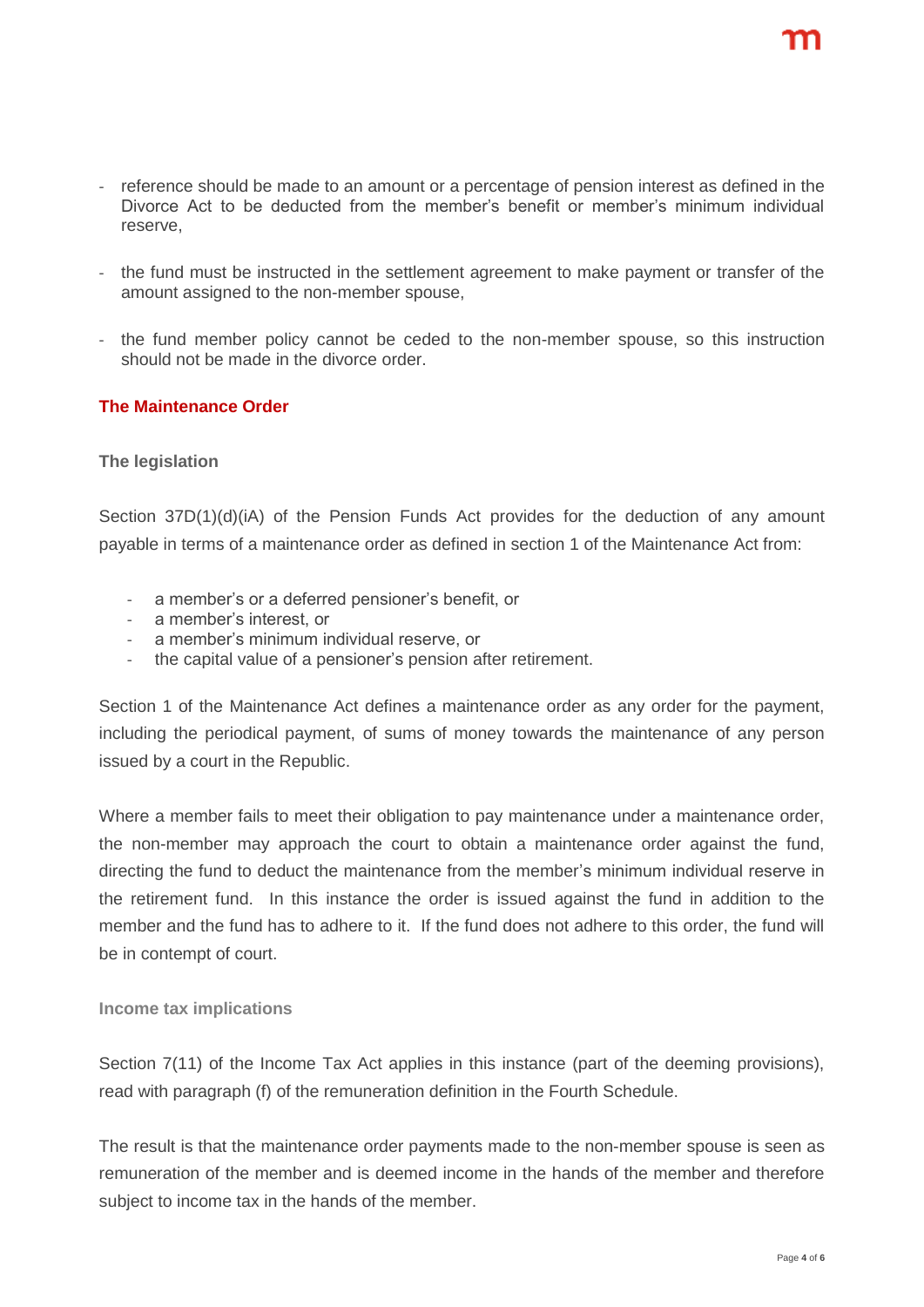In practice, where a payment is made in terms of such an order, the tax is not deducted from the maintenance amount, instead, the full amount payable plus the tax liability is deducted from the member's benefit or minimum individual reserve. Therefore the maintenance amount plus the tax on this amount is taxed in the hands of the member at the marginal tax rate.

There is no tax directive required and a tax certificate is issued to the member.

SARS issued interpretation note 89 that clarified the tax treatment of maintenance payments that are deducted from an active member's minimum individual reserve and the tax-on-tax relating to this payment.

SARS recommended the following formula to calculate the tax-on-tax effect:

- 1. Calculate the tax on the amount awarded under the maintenance order,
- 2. Multiply the tax determined in step 1 by 100/(100-marginal tax rate applicable),
- 3. Add the amount determined in step 2 to the amount of the maintenance award.

Where the grossed up amount determined in step 3 falls into a higher tax bracket than the tax bracket applied in step 2:

- 4. Calculate the additional tax on the grossed up amount,
- 5. Subtract the amount determined in step 2 from the tax calculated in step 4,
- 6. Multiply the figure determined in step 5 by 100/(100-marginal tax rate applicable).
- 7. The taxable benefit derived by the member is equal to the result of step 2 plus the result of step 6.
- 8. Add the taxable benefit to the amount of the maintenance award to arrive at the member's income.

The following example will illustrate the calculation:

Abigail received a maintenance order in her favour against Momentum Retirement Annuity Fund. In terms of this order, the fund has to pay her an amount of R100 000. Clive, the member of the fund, is currently on a marginal tax rate of 26%.

To determine the total amount to be deducted from the member's minimum individual reserve, the following calculation is done:

- 1. R100 000 x  $26\% = R26000$
- 2. R26 000 x  $(100/(100-26))$  = R35 135
- 3. R100 000 + R35 135 = R135 135